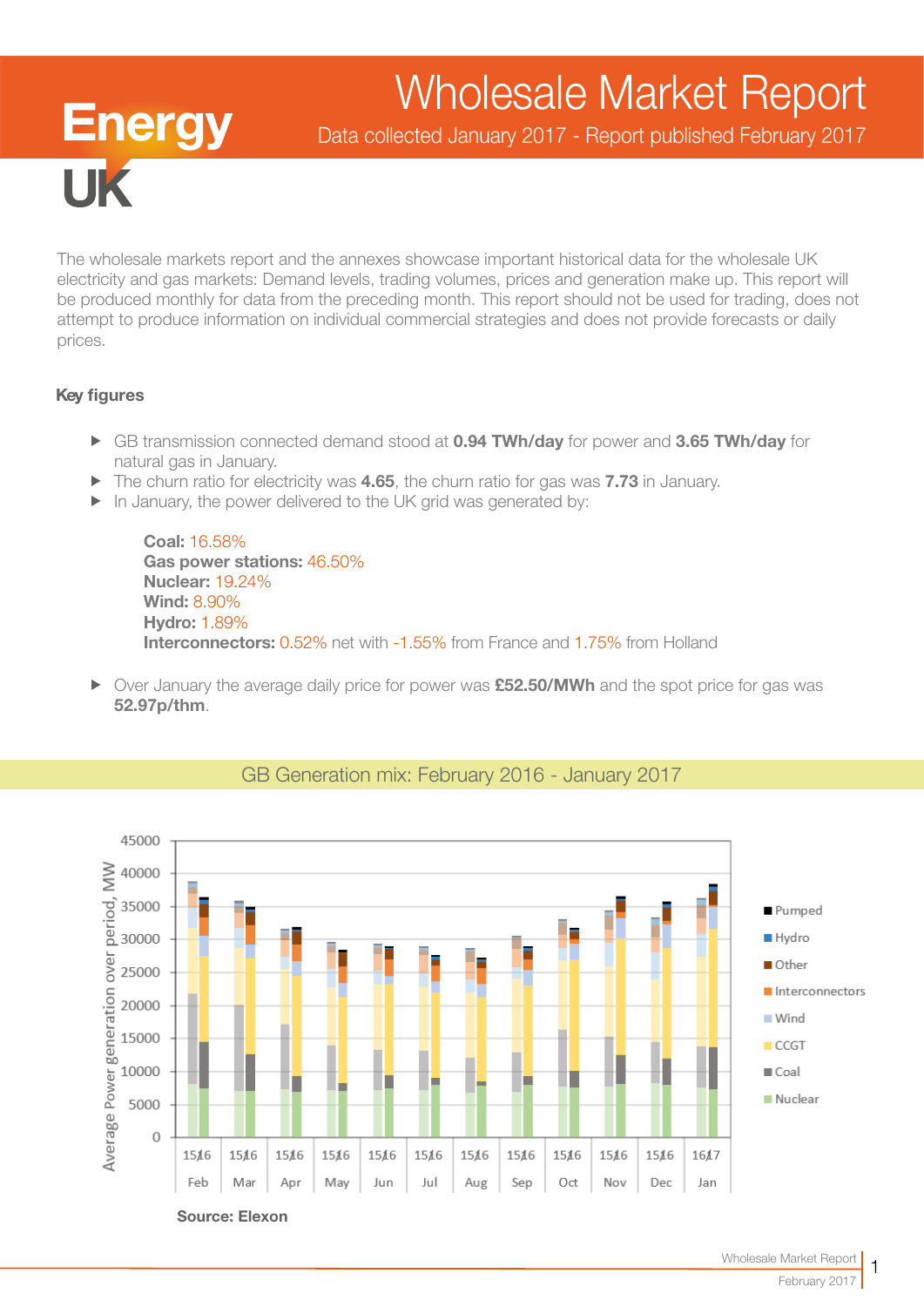## **Trading**

This graph shows the traded volumes of different types of contracts to deliver to the respective months set against demand.



# Total traded electricity delivered in last 3 months

Source: EDF & ICIS Heren



# Gas traded and delivered to Grid by delivery month

Source: National Grid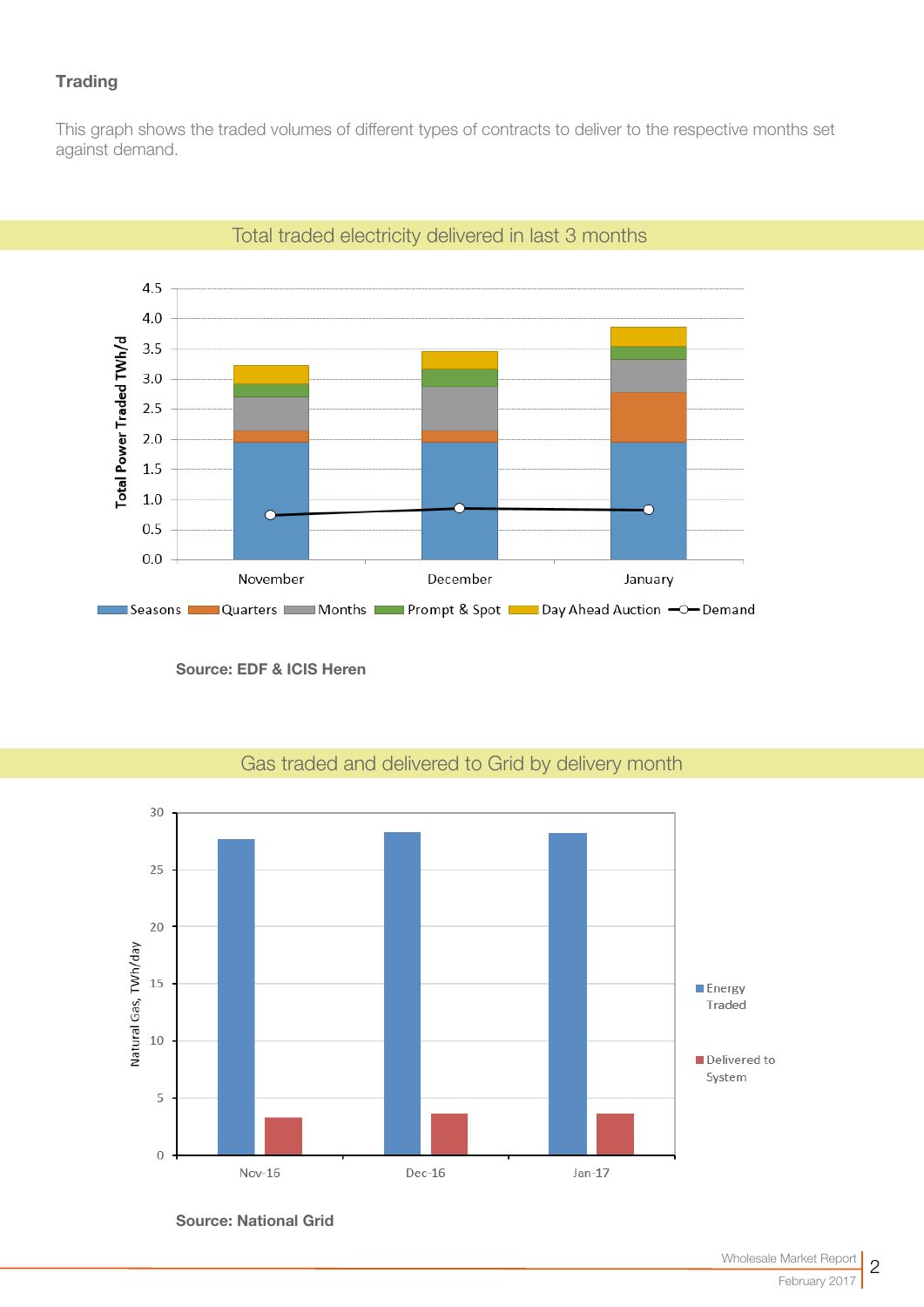## **Pricing**

These graphs illustrate relative to delivery date the difference in price you would have paid purchasing power and gas at different times. They show the historical price movements of spot, month ahead (averaged monthly) and season one, two and four ahead contracts (averaged over a season) for the past two years. For example towards the end of 2014 long term seasonal products were generally more expensive than short term products, whereas towards the start of 2013 the opposite was the case.



## Average wholesale baseload UK power prices by delivery date, £/MWh

Source: APX, ICE (Intercontinental Exchange)

## Average gas prices traded and delivered to Grid by delivery date, p/Thm



Source: National Grid, ICE (Intercontinental Exchange)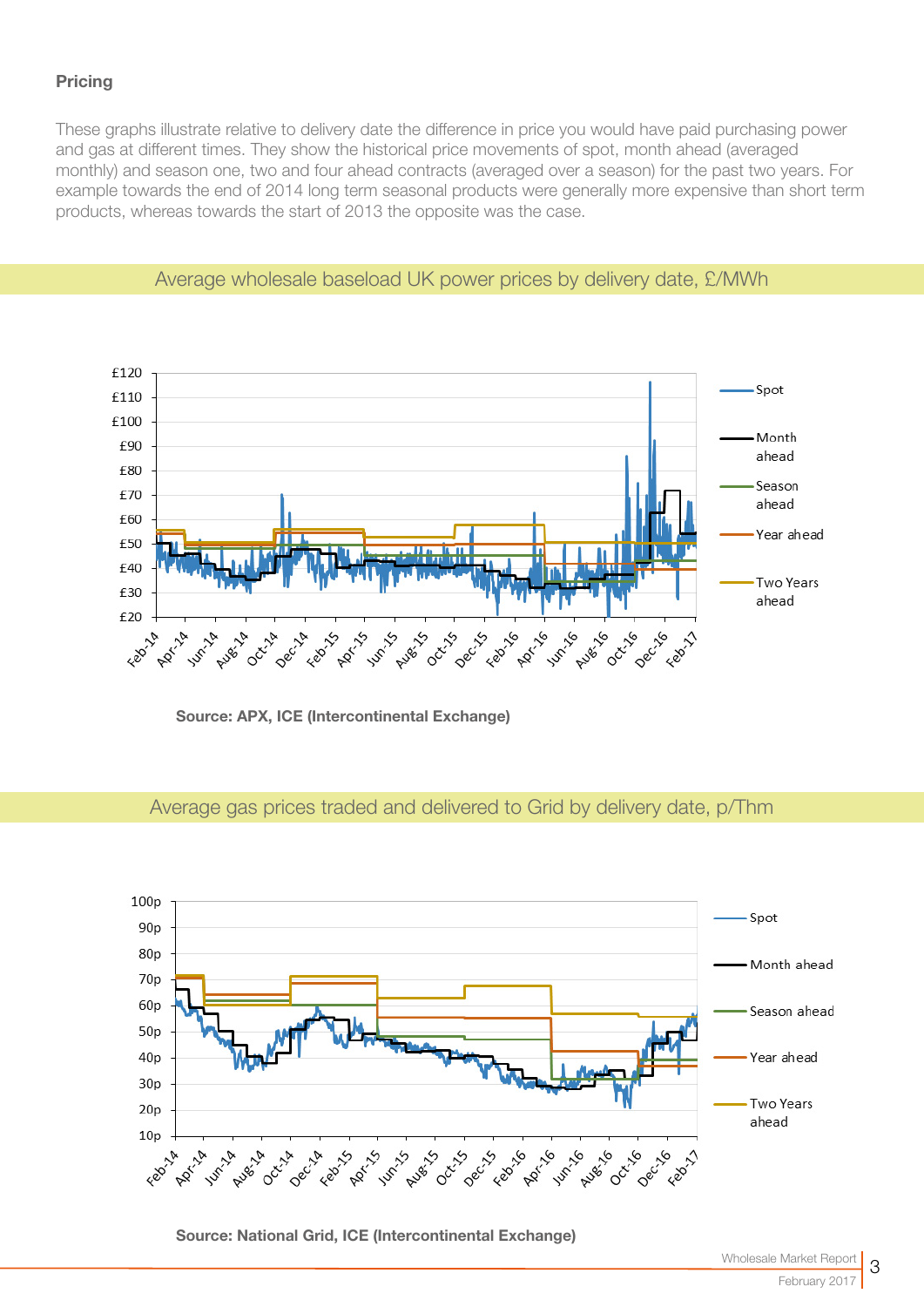**Baseload:** An amount of electric power delivered or required over a given period at a constant rate.

**BEIS:** Department for Business, Energy and Industrial Strategy.

**Churn ratio:** Here means the ratio for a specific time period between; volumes of trades to deliver on that period and; the total demand over that period. Typically volumes traded are over 10 to 20 times demand in the gas wholesale market, whereas for the electricity wholesale market the ratio is typically less than 4.

kWh: Kilowatt-hour, a unit of energy equal to delivering 1kW for an hour, which is commonly used for retail pricing.

LEBA: London Energy Brokers' Association. The members of LEBA facilitate bilateral trades between parties, termed Over the Counter (OTC) trades.

**Liquidity:** A liquid market is one where there are ready and willing buyers and sellers and where what is being bought and sold is easy to price and can trade without a significant price impact. Liquid markets are ones where there is a high turnover and where volumes traded are significant.

**LNG:** Liquefied Natural Gas. Natural gas is easier to transport in liquid form if a pipeline is not available as it requires less space.

**Month ahead:** Electricity traded for delivery in the next month

**National Grid:** A regulated company which operates the Electricity and Gas transmission systems.

**NBP (National Balancing Point):** The virtual hub at which all gas flows onto and out of the gas grid are set against.

**Season ahead:** trade for electricity delivered in a particular future season – summer or winter.

**Seasons:** There are two season for wholesale energy: Winter which runs from October to March and; Summer which runs from April to October.

**Thm:** Therm, a non-SI measurement of heat energy which companies use to measure their gas needs. Burning one therm of gas is approximately equivalent to releasing 29.3 KWh of energy (before heat loss).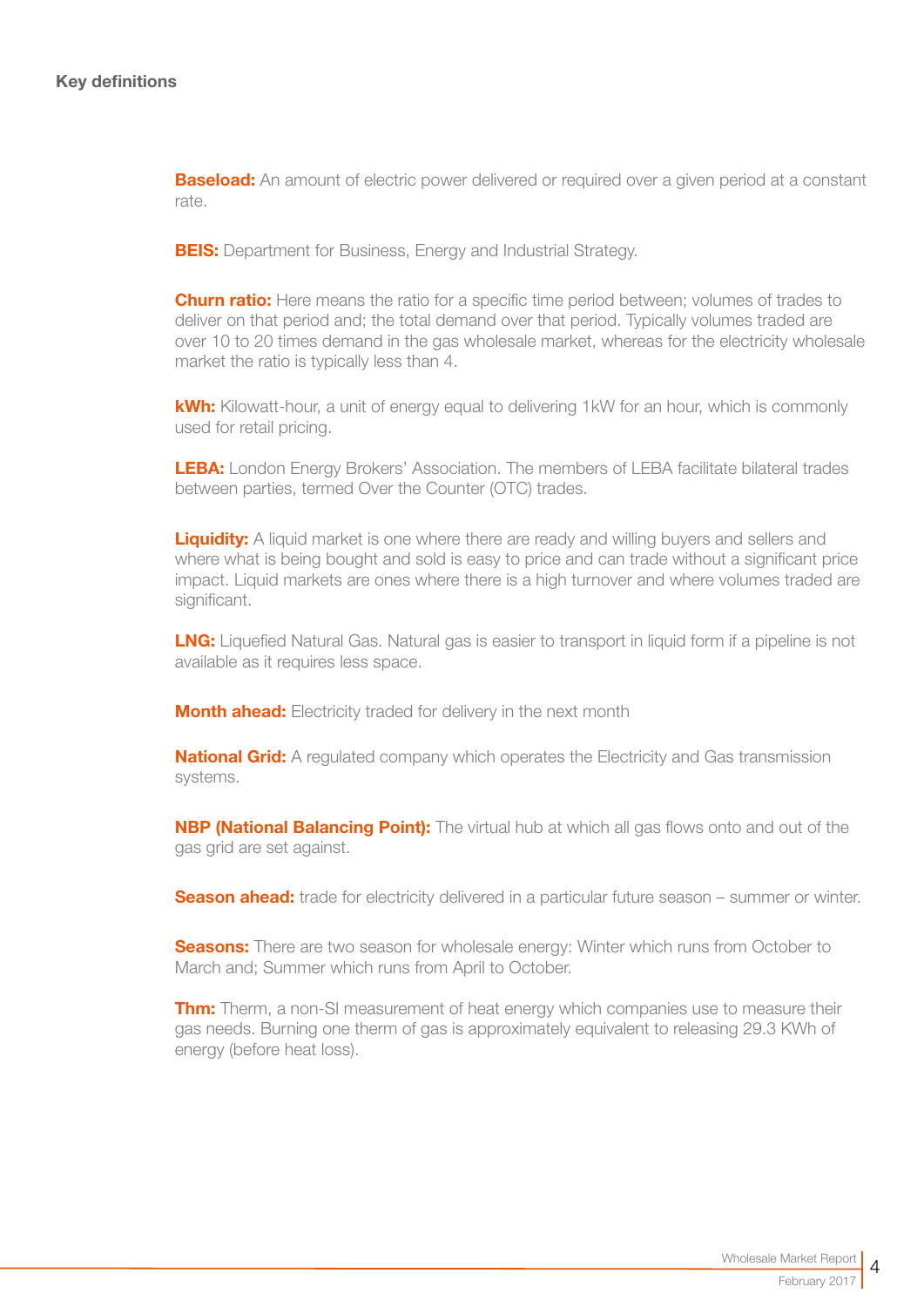## Further information

## Additional data on wholesale market activity can be found on the following links:

## Supply and demand data

BM reports Market Index Data[: www.bmreports.com/bwh\\_Mid.htm](http://www.bmreports.com/bwh_Mid.htm)  Gridwatch[: www.gridwatch.templar.co.uk/index.php](http://www.gridwatch.templar.co.uk/index.php)

## Prices data

Spot Exchange prices APX UK: [www.apxgroup.com/market-results/apx-power-uk/dashboard/](http://www.apxgroup.com/market-results/apx-power-uk/dashboard/ )  N2EX: [www.n2ex.com/marketdata](http://www.nordpoolspot.com/Market-data1/N2EX/) 

#### Forward exchange prices

NASDAQ: [www.nasdaqomx.com/commodities/markets/marketprices](http://www.nasdaqomx.com/commodities/markets/marketprices )  The ICE: [www.theice.com/marketdata/reports/ReportCenter.shtml#report/10](http://www.theice.com/marketdata/reports/ReportCenter.shtml#report/10 )

## Over-the-Counter (OTC) prices

London Energy Brokers' Association (LEBA): [www.leba.org.uk/pages/index.cfm?page\\_id=41&title=uk\\_power\\_prompt](http://www.leba.org.uk/pages/index.cfm?page_id=41&title=uk_power_prompt 
) 

## Price reporting agencies

ICIS Heren: [www.icis.com/heren](http://www.icis.com/heren)  Platts: [www.platts.com](http://www.platts.com/) Argus: [www.argusmedia.com/Power](http://www.argusmedia.com/Power)

Press Office 020 7747 2959

Energy UK Charles House 5 - 11 Regent Street London SW1Y 4LR

020 7930 9390 [www.energy-uk.org.uk](http://www.energy-uk.org.uk) [@energyukcomms](http://twitter.com/EnergyUKcomms)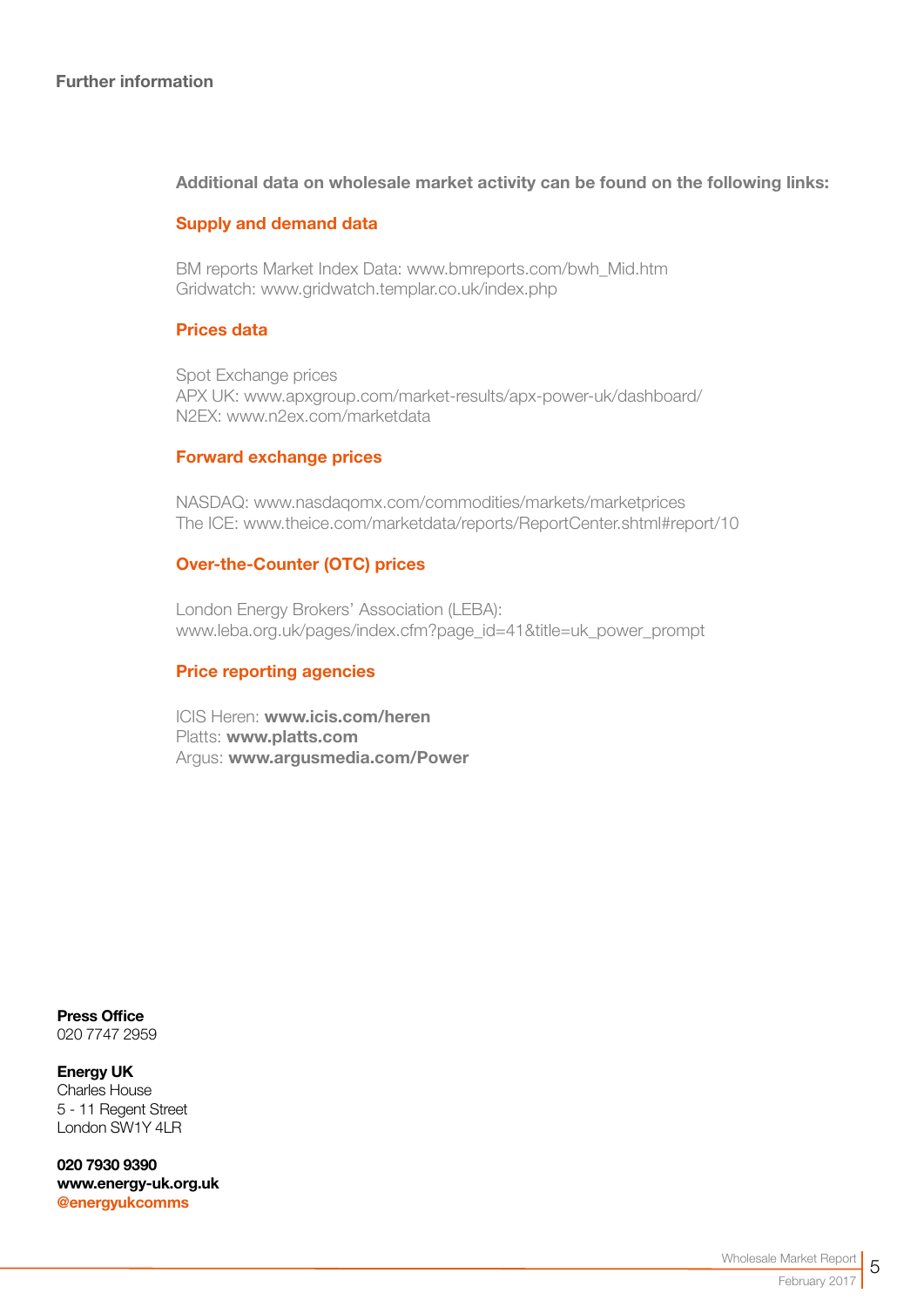# Wholesale Market Report Annex

## Forward trading volumes

These graphs show the levels of liquidity in the forward power and gas market.



Source: EDF and ICIS Heren



Natural gas forward volumes traded by month, TWh

February 2017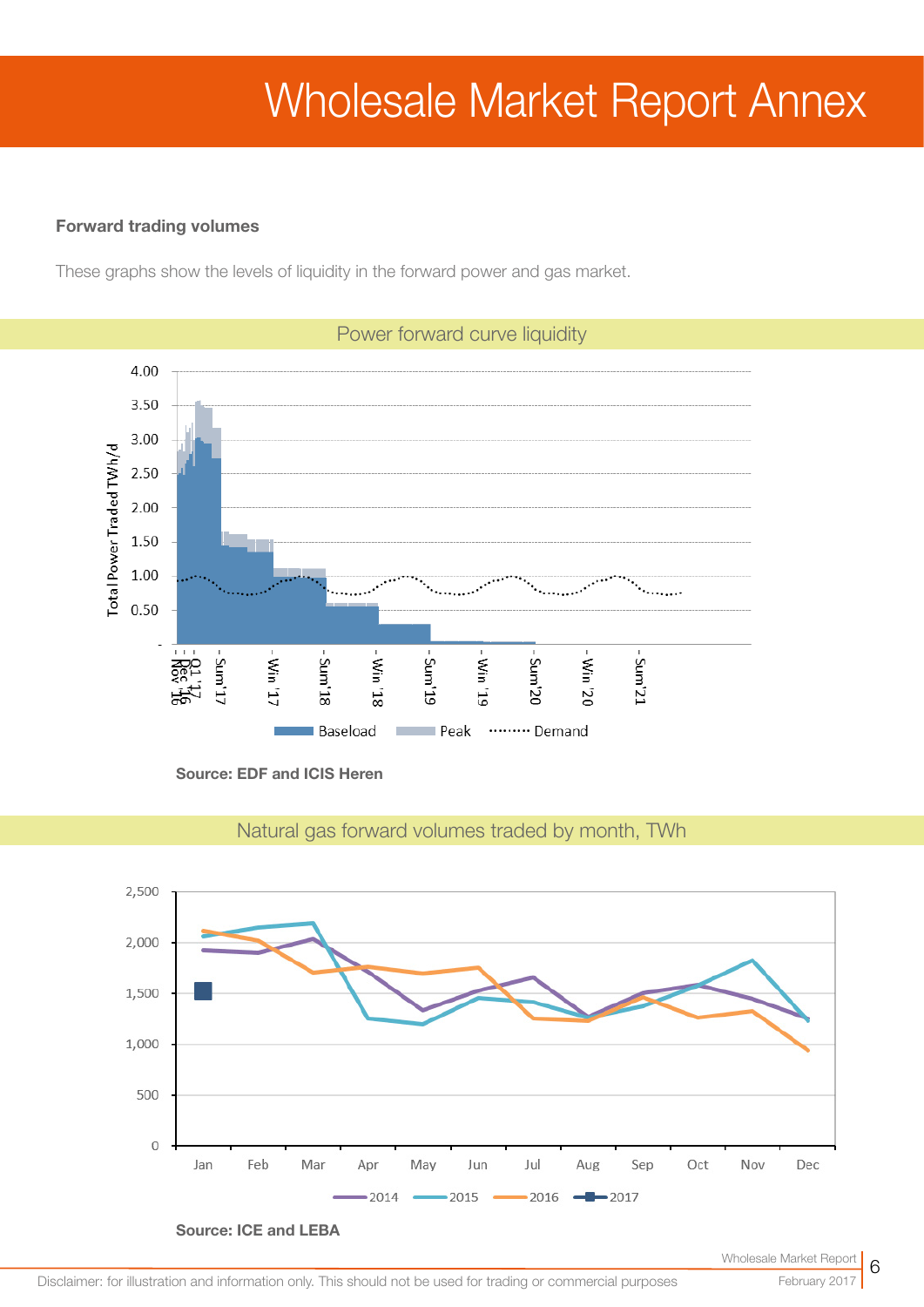In 2015, final consumption (excluding losses and energy industry own use) across the economy was 303 Terawatt hours (TWh), split into three groups:

#### Industrial: 92.35 TWh

#### Domestic: 108.16 TWh

#### Commercial premises, public administration, transport and agriculture: 102.24 TWh

In 2015 the UK produced 460.80 TWh of natural gas, imported 492.38 TWh and exported 161.57 TWh.

In 2015, 336.82 TWh of natural gas was imported by pipelines, of which 298.77 TWh came from Norway, 35.93 TWh from the Netherlands and 2.12 TWh from Belgium. Additionally 152.40 TWh of liquefied natural gas (LNG) was imported, of which the vast majority at 141.14 TWh came from Qatar.

Gas consumption was split by:

#### Domestic: 292.42 TWh

#### Industry: 94.47 TWh

#### Other uses such as non-energy uses, commercial and public: 103.43 TWh

#### Energy industry (mainly used as fuel to produce electricity): 296.06 TWh

The average domestic customer gas consumption in 2015 was 12,962 kilowatt hours (kWh) or 13,983 kWh adjusted for temperature; approximately sufficient\* to boil a kettle nearly 126,000 times.

The average electricity consumption per household in 2015 was 3,938 kilowatt hours (kWh) or 3,994 kWh adjusted for temperature; approximately equivalent to boiling a kettle 36,000 times.

\* One kilowatt hour is approximately enough to boil a kettle nine times

#### Source: DUKES 2016 and Energy Consumption in the UK 2016

7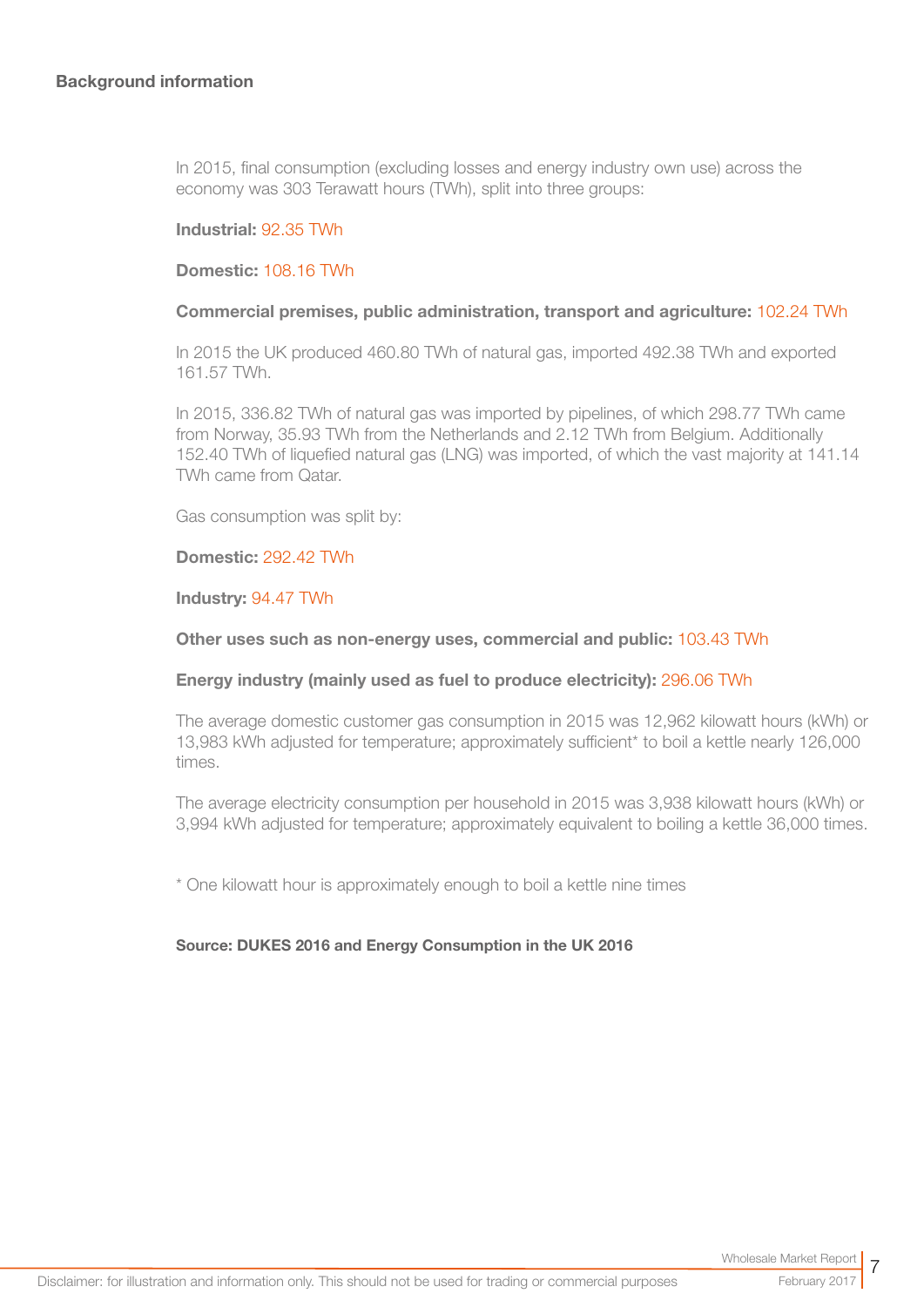## Further information

## Baseload power prices to deliver to the GB grid £/MWh

These graphs show the daily price of traded power contracts to deliver to the GB grid.

Baseload power day ahead auction

# Volume weighted average price, £/MWh



Source: APX

# Baseload power front month

# Volume weighted average price, £/MWh



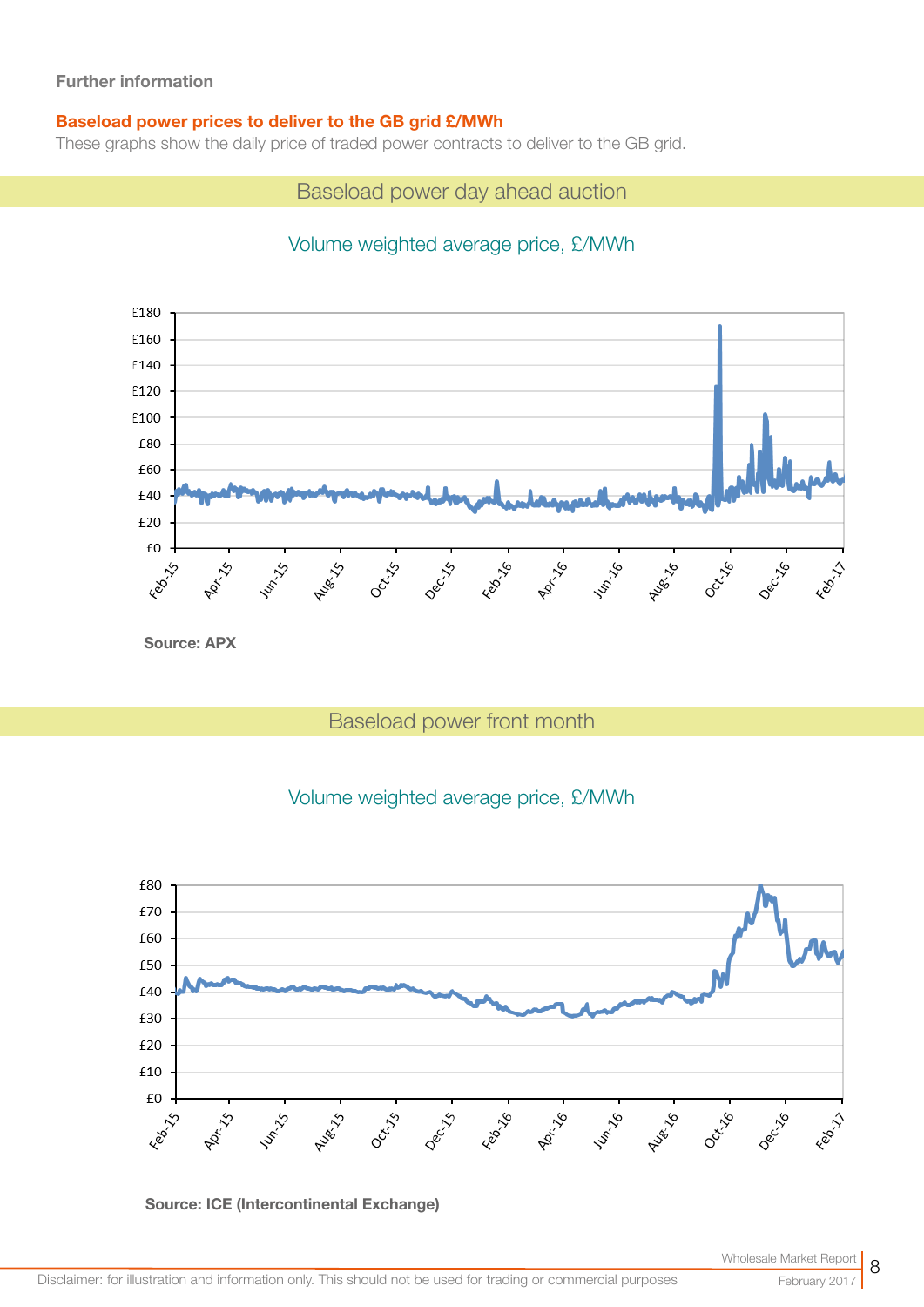# Baseload power front season



# Volume weighted average price, £/MWh

Source: ICE (Intercontinental Exchange)

Baseload power season+2

## ICE settlement price, £/MWh



Source: ICE (Intercontinental Exchange)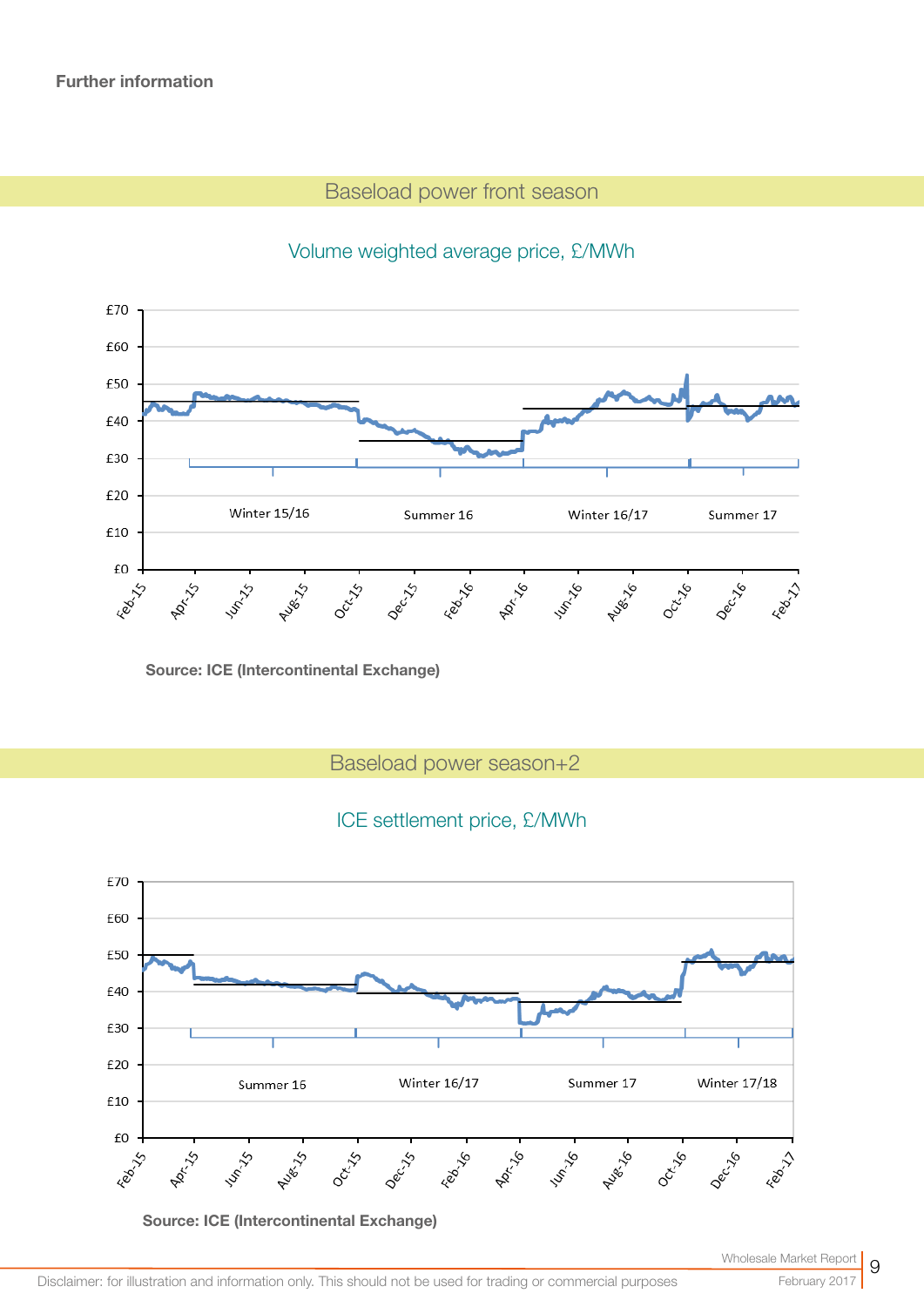# Baseload power season+3

# ICE settlement price, £/MWh



Source: ICE (Intercontinental Exchange)

Baseload power season+4





Source: ICE (Intercontinental Exchange)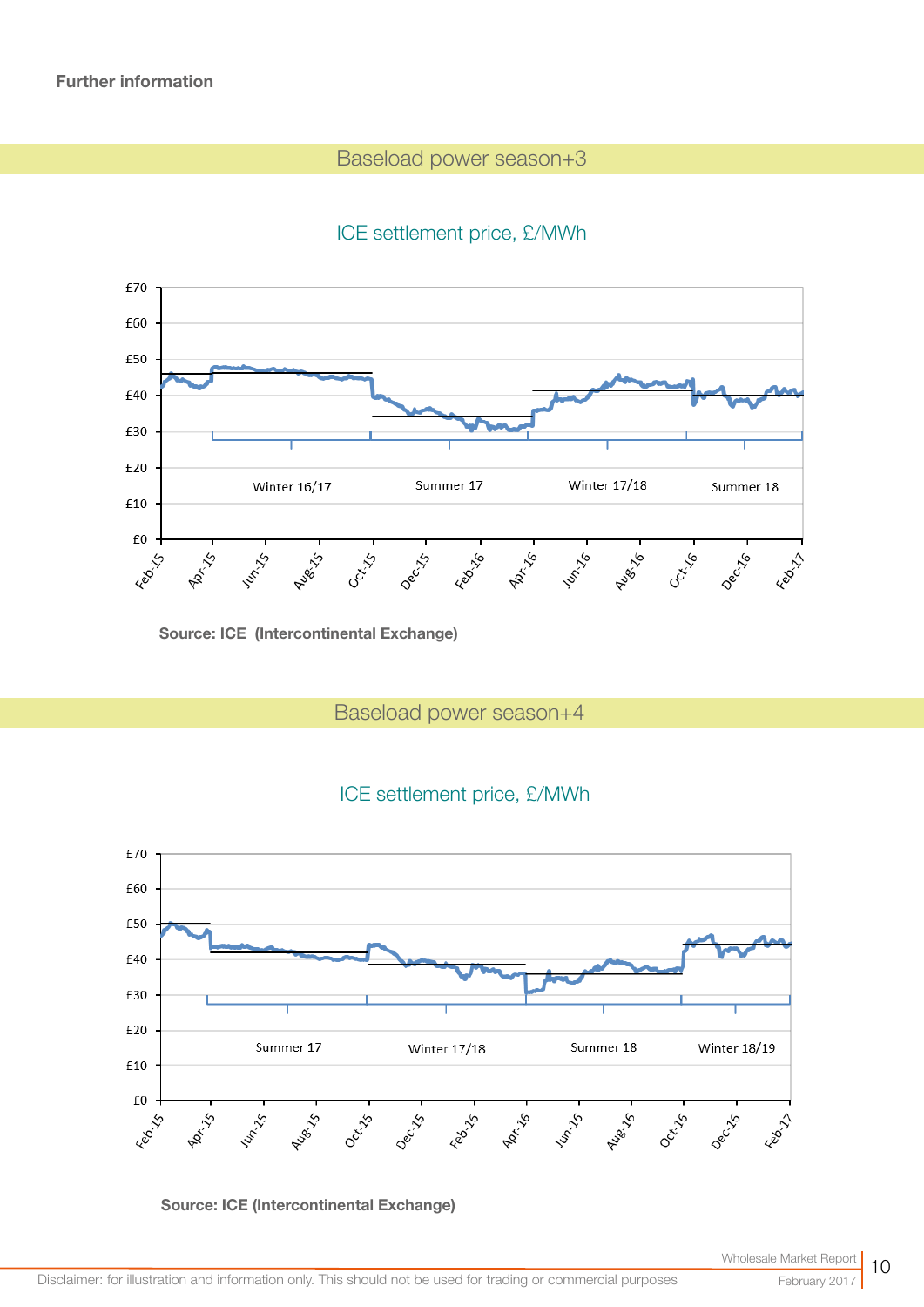## Further information

## Natural gas prices to deliver to the GB grid p/thm

These graphs show the daily price of traded gas contracts to deliver to the GB gas grid at NBP.

## Natural Gas system average daily price



# Volume weighted average price, p/thm

Source: National Grid

Natural gas front month

# ICE settlement price, p/thm



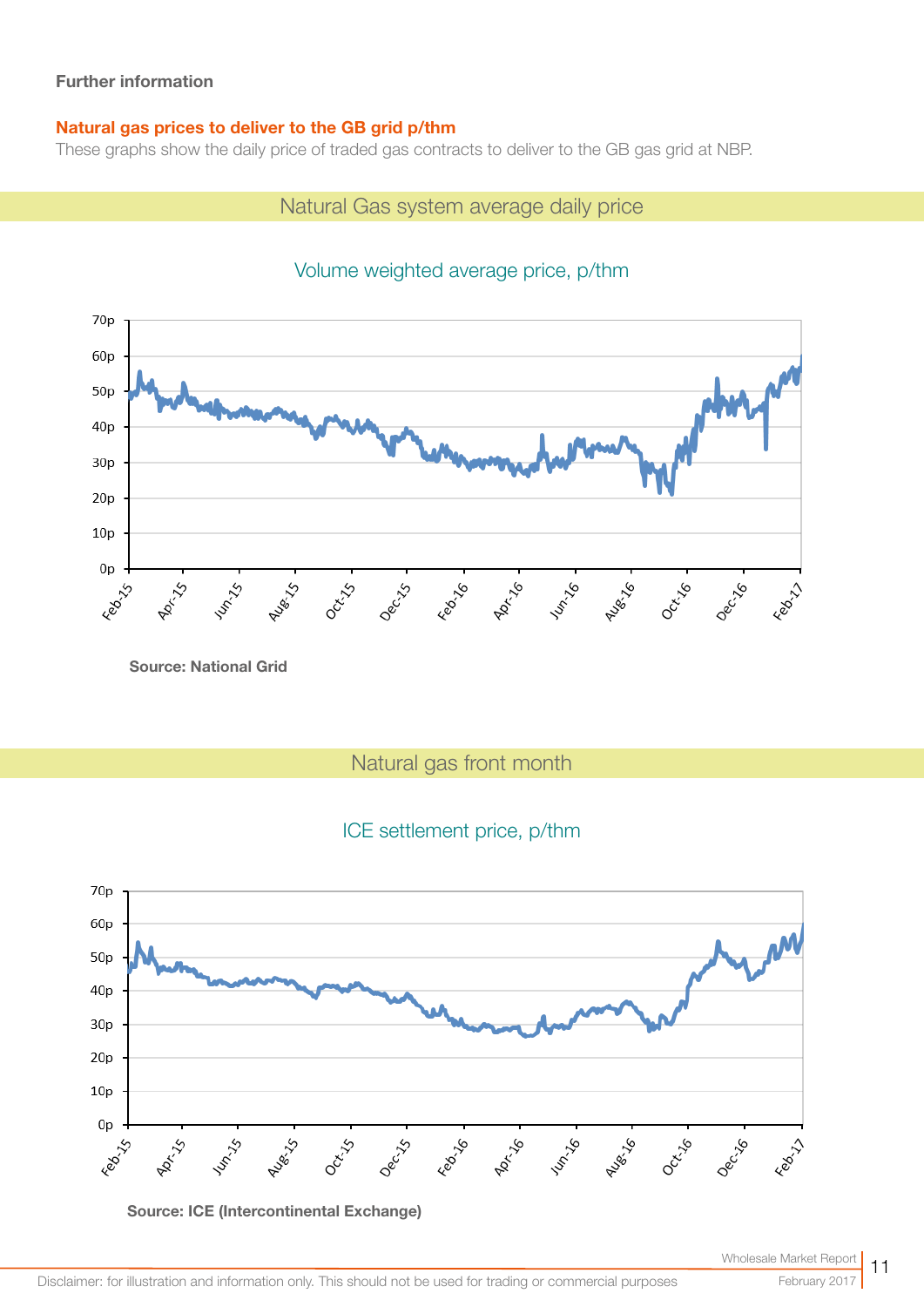# Natural gas season+1





Source: ICE (Intercontinental Exchange)

Natural gas season+2





#### Source: ICE (Intercontinental Exchange)